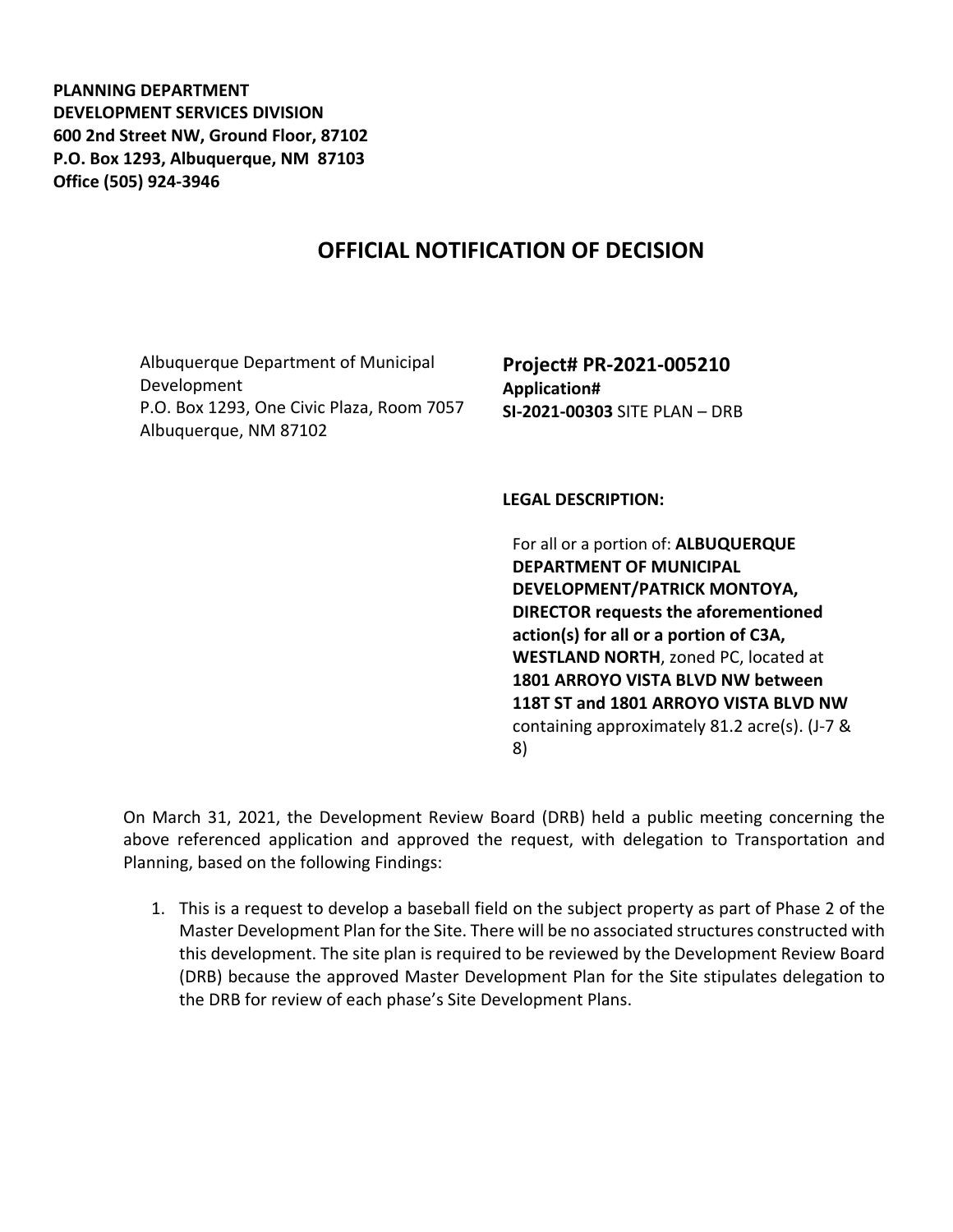- 1. Pursuant to 6-6(I)(3) Review and Decision Criteria An application for a Site Plan DRB shall be approved if it meets all of the following criteria:
	- a. 6-6(I)(3)(a) *The Site Plan complies with all applicable provisions of this IDO, the DPM, other adopted City regulations, and any conditions specifically applied to development of the property in a prior permit or approval affecting the property.*

The Site Plan complies with all applicable provisions of the IDO, including the parking requirements: 308 parking spaces are provided where 300 parking spaces.

*b.* 6-6(I)(3)(b) *The City's existing infrastructure and public improvements, including but not limited to its street, trail, drainage, and sidewalk systems, have adequate capacity to serve the proposed development, and any burdens on those systems have been mitigated to the extent practicable.* 

The site has access to a full range of urban services including utilities, roads and emergency services. A traffic impact study is not required for this project because it does not meet the threshold for such a study per Transportation.

*c.* 6-6(I)(3)(c) *If the subject property is within an approved Master Development Plan, the Site Plan shall meet any relevant standards in the Master Development Plan in addition to any standards applicable in the zone district the subject property is in.*

This Site Plan complies with the Master Development Plan framework for the development of the property, including the size of the ballfield, the illumination standards for the baseball fields, the fencing around the baseball field, and the playing surface of the ballfield.

- 2. The proposed use is allowed within the PC zone district per the approved Albuquerque Regional Sports Complex Master Development Plan and the Westland Master Plan Framework Plan for the Site.
- 3. Per 5-2(C)(1) of the IDO, new site design shall avoid locating development in sensitive lands, including arroyos and steep slopes and escarpments. The Westland Master Plan Framework Plan analyzed sensitive lands, with the result of the analysis including the protection and setaside of the Atrisco Terrace Open Space to the west of the proposed development, satisfying the sensitive lands analysis requirement. The arroyo along the southern portion of the property should be evaluated as a potential sensitive lands feature in future Site Development Plans for the sports complex.